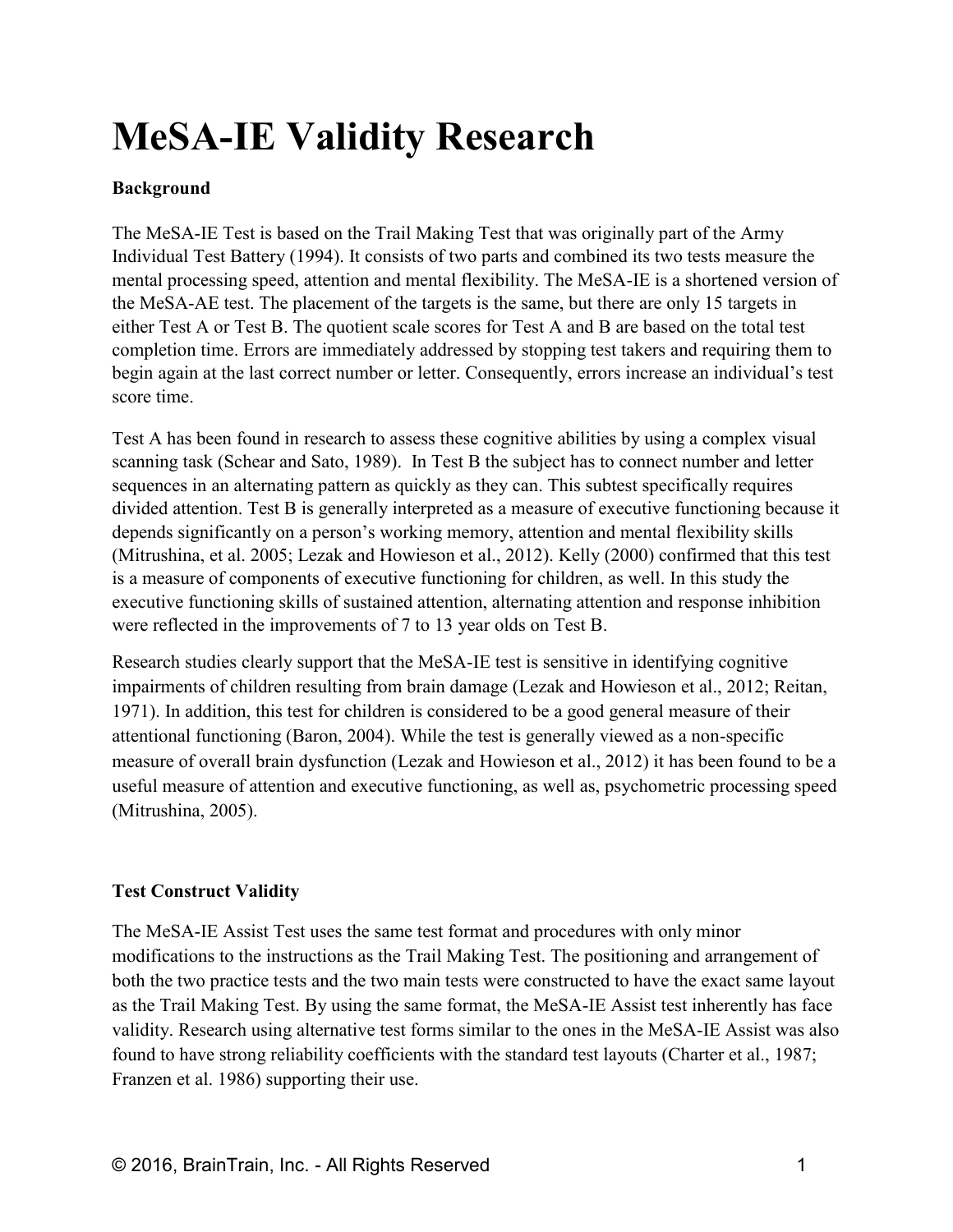### **Clinical Validity and Applications**

The Trail Making test is widely used by many psychologists, because it has been found to be a valid measure of the effects and severity of traumatic brain injury (Armitage, 1946; Spreen and Benton, 1965). Lezak and Howieson et al., (2012) report that Test B has been found in several studies to be reflective of impairments in the left prefrontal cortex region. Lange and Iverson et al. (2005) in their research found that the test performance times increased proportionately based on the severity of the injury. An individual's performance on both tests was also found to significantly predict their level of independent functioning (M.B. Acker and Davis, 1989).

There are a number of other factors and disorders that are likely to result in higher test scores for both tests. Research has identified that individuals with emotional problems such as depression or more severe psychiatric disorders, including schizophrenia, are likely to show significant impairments on this test (Gass and Daniel, 1990; Crockett, Tallman, et al., 1988). Test errors were found to occur more often for individuals who had frontal lesions when compared to control subjects or individuals with posterior lesions (Stuss, Bisschop, et al., 2001).

The Spanish language version of the adult Trail Making Test was found to be valid for use with Hispanic populations using existing normative data criterion for evaluation of the test scores (Arnold, B.R., Montgomery, G.T. et al., 1994). While the interpretation of other neuropsychological tests was identified by these researchers to be biased for other ethnic populations, their findings do not support that this is likely to be true for the MeSA-IE test. Thus, both Swedish and Spanish versions of this test can be validly interpreted using the normative data provided.

In summary, there is a significant body of research that supports the validity of this test in assessing impairments in general cognitive functioning, attention and mental processing speed that are likely to impact a child's functioning in the home and school environments. In addition, lower test quotient scale scores were found to be significantly indicative of greater impairment in individual's functioning.

#### **Demographic Effects**

Strauss, Sherman and Spreen (2006) completed a review of the research pertaining to demographic and cultural differences for this test. Gender differences in numerous studies were not found to reveal significant sex-related differences for adults or children (Lezak and Howieson et al., 2012; Reitan, 1971). Slower score times were identified for Chinese-English bilingual and African American populations, but the primary relative differences in scores were found to be mostly attributable to the individual's age and secondarily to their education level. In general, these demographic variables were found to have less effect on test scores for clinical populations. Consequently, the MeSA-IE Test normative scoring system uses age based norms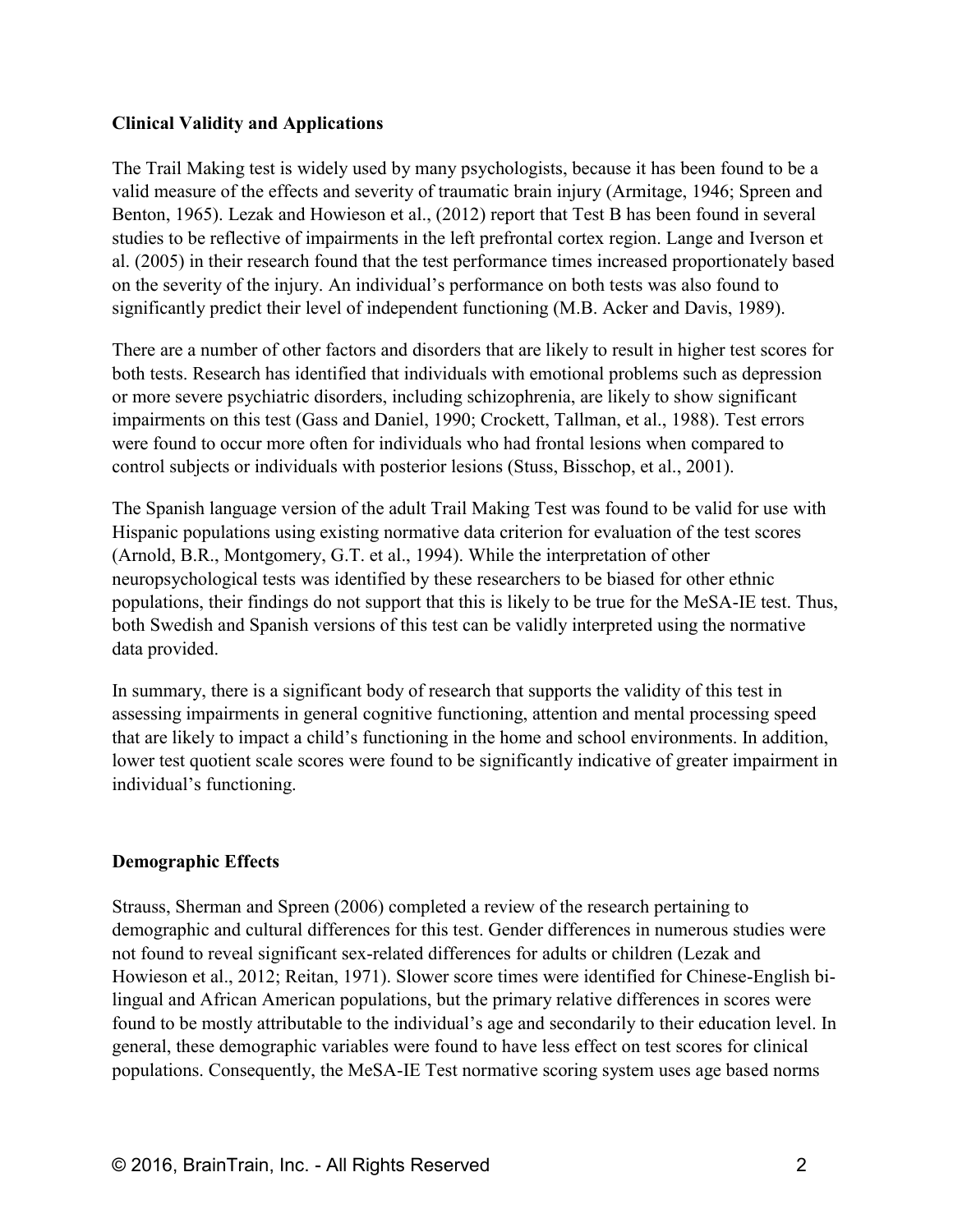and automatically adjusts the normative data set based on the person's education level, if available.

The Spanish language version of the Trail Making Test was found to be valid for use with Hispanic populations using existing normative data criterion for evaluation of the test scores (Arnold, B.R., Montgomery, G.T. et al., 1994). While the interpretation of other neuropsychological tests was identified by these researchers to be biased for other ethnic populations, their findings do not support that this is likely to be true for the MeSA-IE test. Thus, both Swedish and Spanish versions of this test can be validly interpreted using the normative data provided for the MeSA-IE Test.

## **Test Reliability**

A number of research studies have been completed that evaluated the test-retest reliability of the Trail Making Test. Cohen, Paul et Al. (2001) reported finding significant correlations for Test A of .98 and for Test B of .67 for children. Strauss, Sherman and Spreen (2006) reported that the reliability of the Trail Making Test for children varied somewhat. In some studies with children Test A was found to be highly reliable and in others Test B. Consequently, examiners will need to make sure that children taking the test fully understand it and are motivated to perform well. The MeSA-IE can be easily restarted in cases where the examiner determines that the child is having some comprehension or motivation issues. In addition, alternative versions of the test can be used that will result in minimal practice effects in cases where the MeSA-IE needs to be readministered during the testing time allotted. In general, the reliability of this test for use with children is considered sufficient to support its use in clinical assessments.

Noticeable practice effects do exist when individuals are re-tested after a relatively short interval such as a few days or a week. One study of adults by Stuss et al. (1988) found that on average for tests spaced one week apart that Test A decreased from two to six seconds (9% to 19% improvement depending on the age group) and that Test B decreased from six to ten seconds (12% improvement for two different age groups, but no significant change for one age group). One study involving adolescents by Barr (2003) supported that the test is a reliable measure of the cognitive skills that it assesses and has minimal practice effects that are likely to fall within a 90% confidence interval range. Thus, for the most part on retesting most individuals will not achieve decreases in their test completion time that reflect a meaningful change of their scores which cannot be reasonably accounted for by measurement error (Strauss, Sherman and Spreen, 2006).